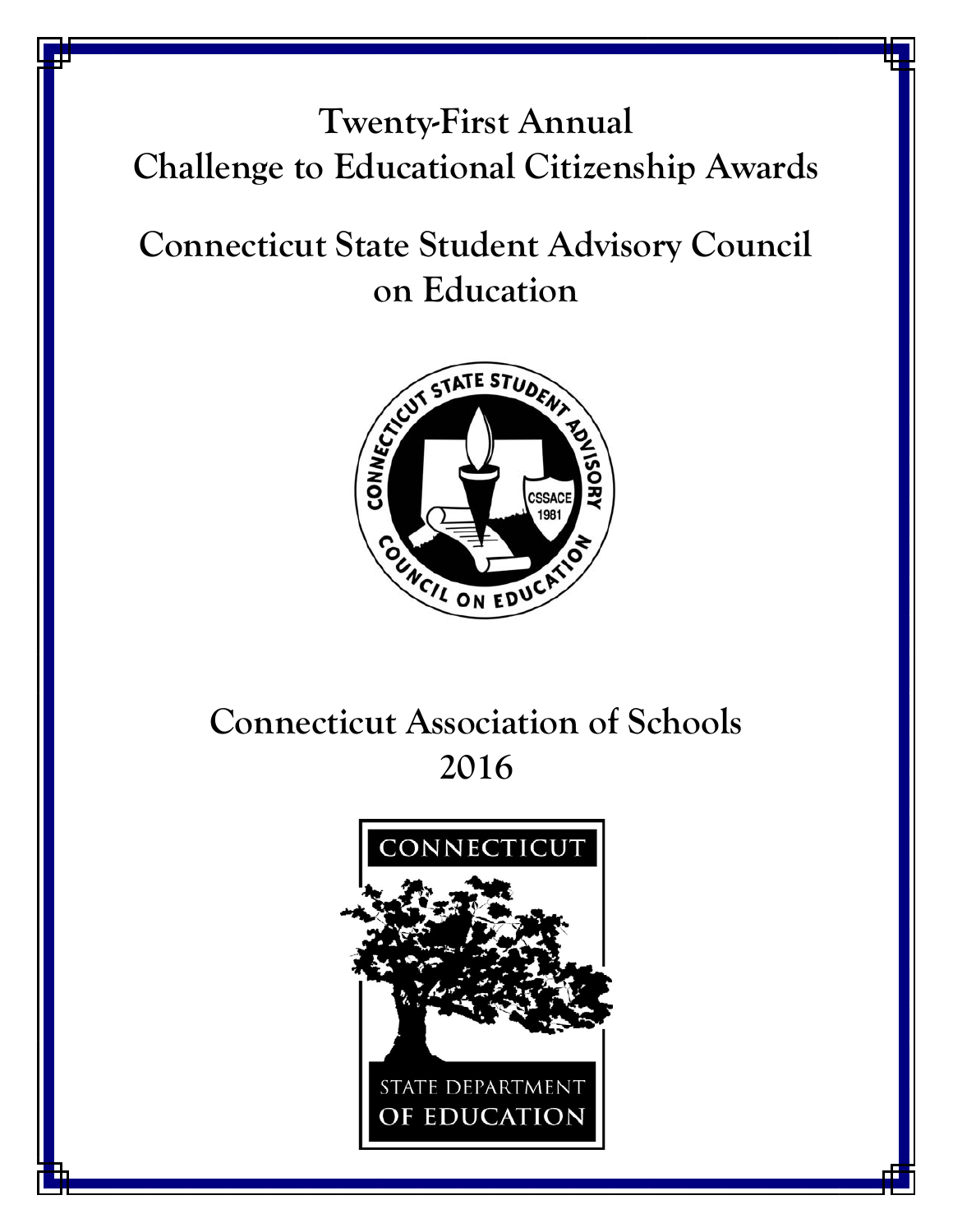#### **CHAPLIN – Parish Hill High School**

| Superintendent | Kenneth Henrici       |
|----------------|-----------------------|
| Principal      | Brian Tedeschi        |
| Faculty        | Lawrence Miller       |
| Student        | <b>Cassidy Martin</b> |

### **Empty Bowls 2016**

Working with her Art Teacher to hold the event this April, Cassidy made bowls on pottery wheels, and then hand painted and fired the bowls to sell at the event. All of the proceeds go to the local soup kitchen. On average, about 13 hours per week was spent to create the 600 - 800 bowls needed to serve all of the people from the community who attend each year. Most recently, a school wide event was organized where each student painted a bowl so that each person could take part in this amazing event. Cassidy does an Independent Study one period a day to work on the project, as well as stay at school until 7 pm on Thursdays, coming in from 10 a.m. – 2 p.m. on Saturdays, and regularly staying late after school. She has been working very hard to ensure that the school's annual donation of \$6,000 - \$8,000 will be continued this year to provide for those in need in the community.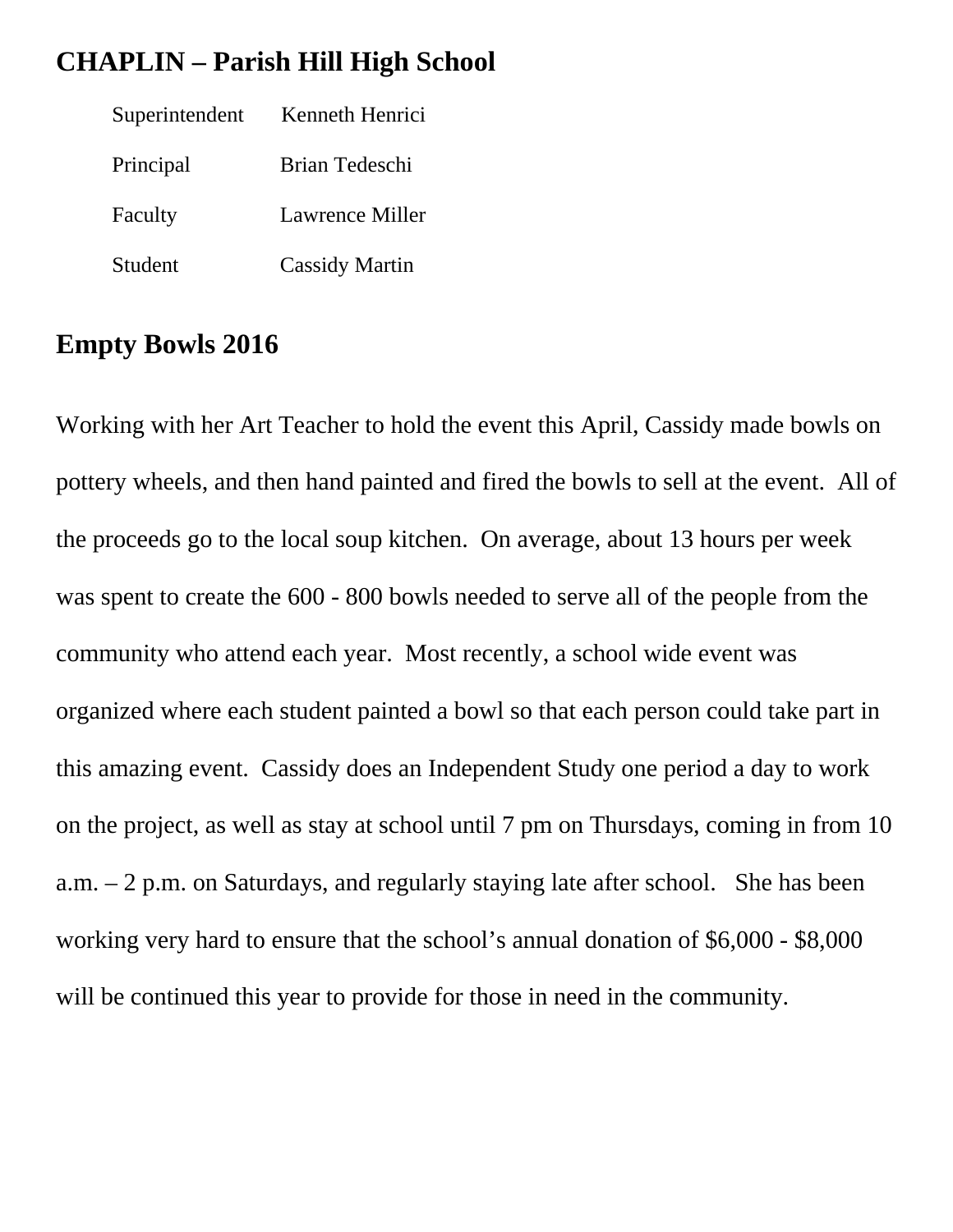### **DANBURY – Danbury High School**

| Superintendent | Dr. Sal Pascarella     |
|----------------|------------------------|
| Principal      | Gary Bocaccio          |
| Faculty        | <b>Susan Schullery</b> |
| Student        | Natalia Szurawski      |

### **Say Something**

The Say Something Initiative created awareness of gun violence, chronic isolation, and suicide within school and directly affected over 3000 students. Students participated with a photo booth that was hash tagged on social media reaching thousands along with posters, pledges, and videos. The project received the attention of Governor Malloy, Mayor Boughton, and the Superintendents throughout the state of Connecticut. This initiative began on August of 2015 with more than ten hours a week being dedicated. The final weeks prior to Say Something Awareness Week were close to twenty dedicated hours. This program is now a Statewide Senator Proclaimed Awareness Week.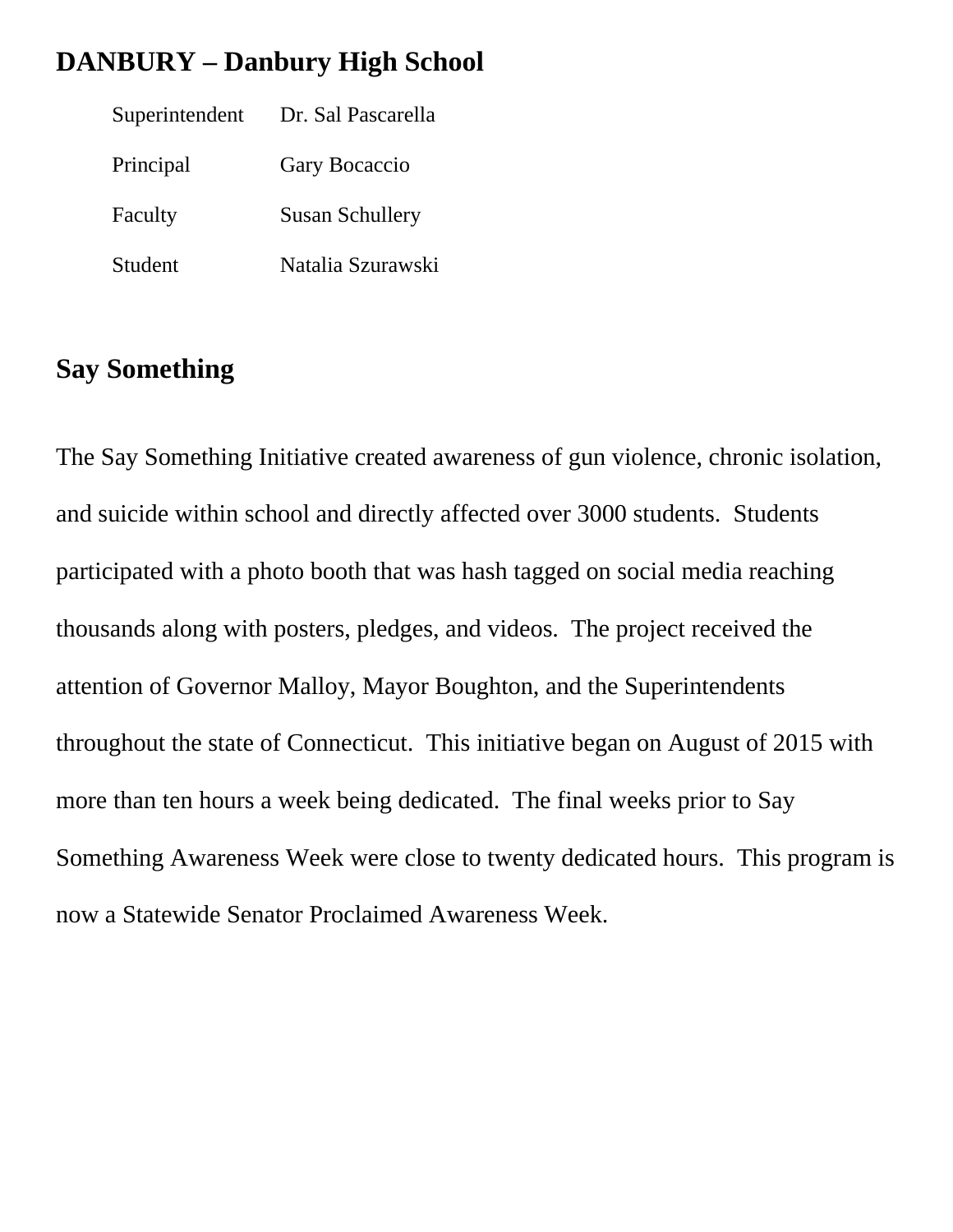#### **DANBURY – Danbury High School**

| Superintendent  | Dr. Sal Pascarella               |
|-----------------|----------------------------------|
| Principal       | Gary Bocaccio                    |
| Faculty         | <b>Susan Schullery</b>           |
| <b>Students</b> | Isabel Gustems and Lizzy Newbold |

#### **Start With Hello**

The Start With Hello Program prevents early occurrences of chronic social isolation and loneliness by fostering a community of connectivity in elementary and middle schools. Student ambassadors assisted all elementary schools in the Danbury Public Schools District in Call to Action Weeks. The program enlisted 42 students in Peer Leadership program at Danbury High School as well as piqued the interest of the National Honor Society, most of whom volunteered to support the week of activities. Student Transportation of America donated ten buses to allow volunteers to facilitate lunchtime games and conversation starters at all elementary schools in Danbury on February 12. Volunteers supported activities of National No One Eats Alone Day, where schools rearranged lunch seating assignments to encourage students to communicate and connect with others. The implementation of this program has garnered interest and support across the state, and many schools have indicated their plans to participate in the program in the future.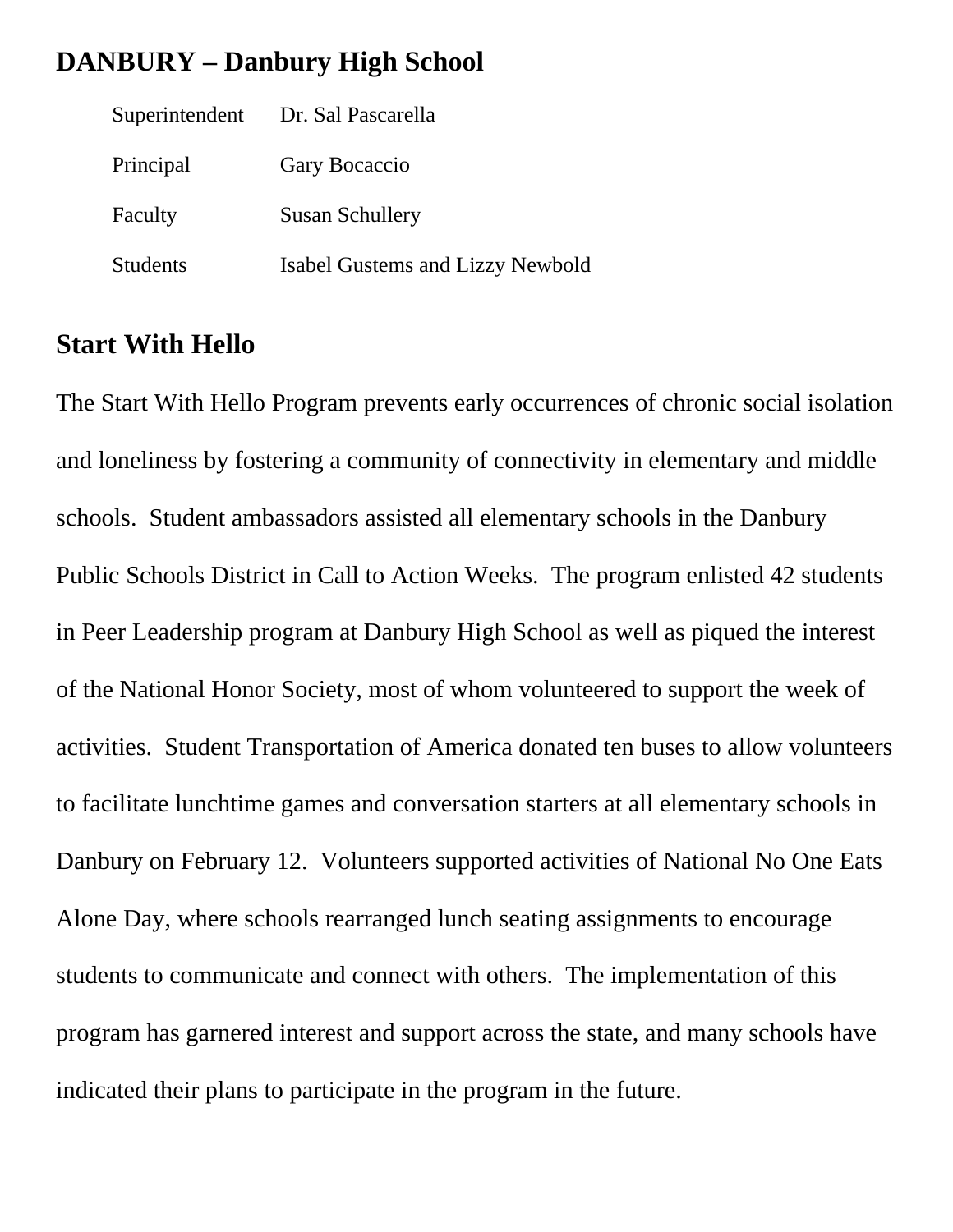### **EAST HARTFORD – East Hartford High School**

 Superintendent Nathan Quesnel Principal Matthew Ryan Faculty Todd Szwed Student Ariagna Fernandez

#### **Hornetwing – S.O.A.R. (Student Outreach to Americans on Reservations)**

With the support and guidance of CNN Top-Ten hero, Rochelle Ripley, students in the East Hartford High School learned about her non-profit organization, hawkwing, inspiring them to create awareness about the horrendous living conditions of the Cheyenne River Sioux in South Dakota while collecting the supplies they desperately need. As a project for their Human Rights class, they created a group called hornetwing and a campaign called SOAR (Student Outreach to Americans on Reservations) They are enlightening students within the school and the people in the East Hartford Community while collecting 2016 items including the following: baby products, canned goods, warm clothing, and hygiene products.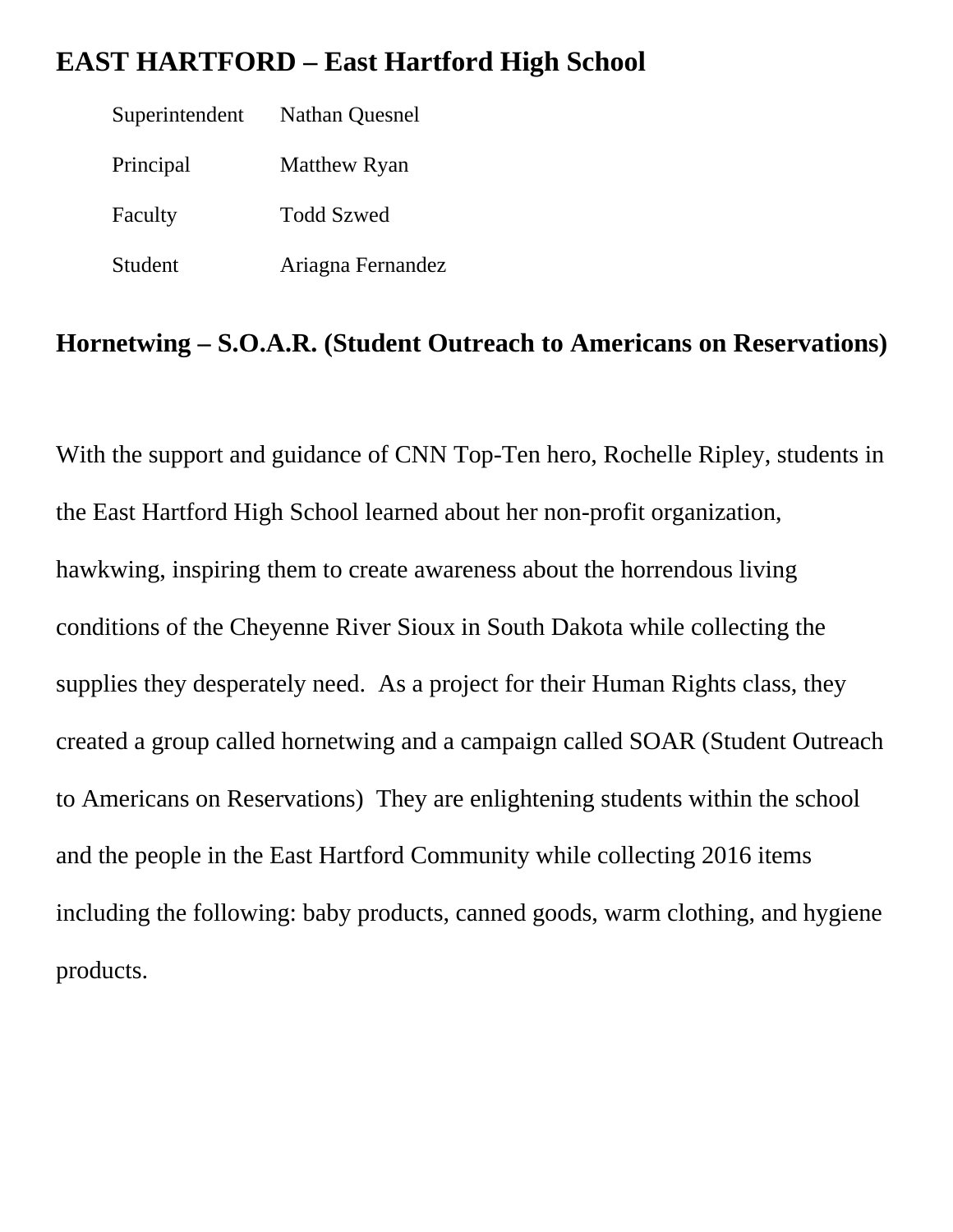#### **EAST HARTFORD – East Hartford High School**

 Superintendent Nathan Quesnel Principal Matthew Ryan Faculty Todd Szwed Student Gracelyn Hutchins

## **iHornets: Apps for Autism**

After learning there are nineteen nonverbal autistic students at East Hartford High School who share two iPads, students made it their mission to purchase and donate the educational resources they need and deserve. They started a variety of fundraising campaigns and sought donations from the East Hartford community. After their project made the Hartford Courant, they received generous donations from alumni, East Hartford residents and businesses, and people from all over Connecticut. Thanks to the contributions, they raised over \$5,000 to purchase and donate iPads. Now the teachers can utilize the best tools available to support their autistic students.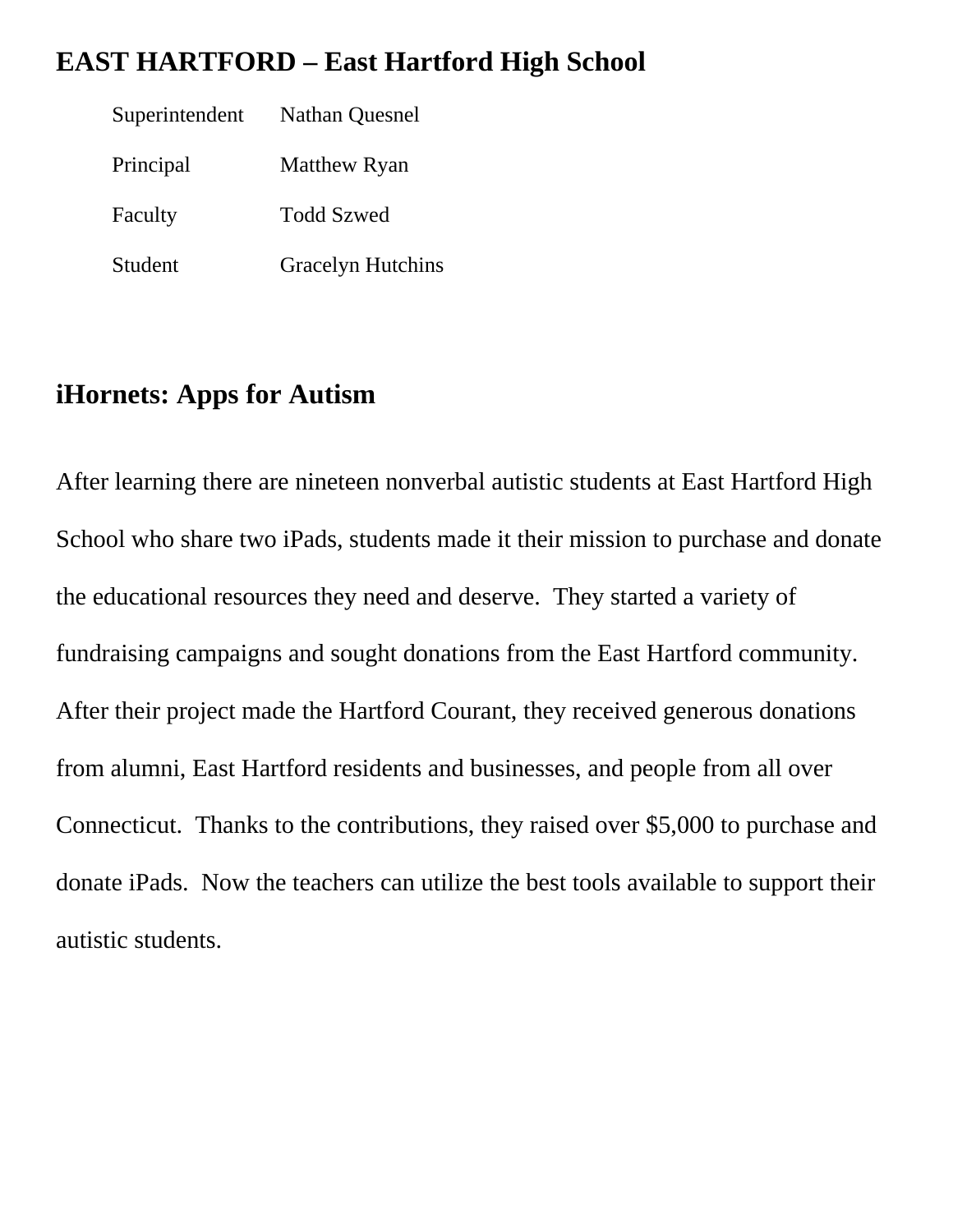#### **EAST LYME – East Lyme Middle School**

| Superintendent | <b>Jeffrey Newton</b> |
|----------------|-----------------------|
| Principal      | Dr. Judy DeLeeuw      |
| Faculty        | <b>Anne Haling</b>    |
| Student        | Ellie Meredith        |

### **Maddie's Mad Food Fest**

Ellie Meredith, an 8<sup>th</sup> Grade student at East Lyme Middle School, wanted to help a <sup>4th</sup> Grade student, who bravely battled cancer, fulfill her wishes of raising money to purchase toys and electronics for children battling cancer at Yale Hospital. Ellie significantly helped Maddie make the long-lasting difference by raising \$7,500 for the Mad About Madeline Fund. Ellie received permission for the fundraiser from the Principal then planned and implemented Maddie's Mad Food Fest at East Lyme Middle School. She organized restaurants to donate their time, expertise, and a wide variety of delicious food samples. Ellie solicited over 50 volunteers to help run the Fest, and 60 donations for the silent auction, as well as secured live entertainment from a well-known local band. Ellie also emceed the Fest with Eyewitness News anchor, Eric Parker. In her efforts to help a child fulfill her wish, Ellie truly created a community event of caring that over 400 people attended.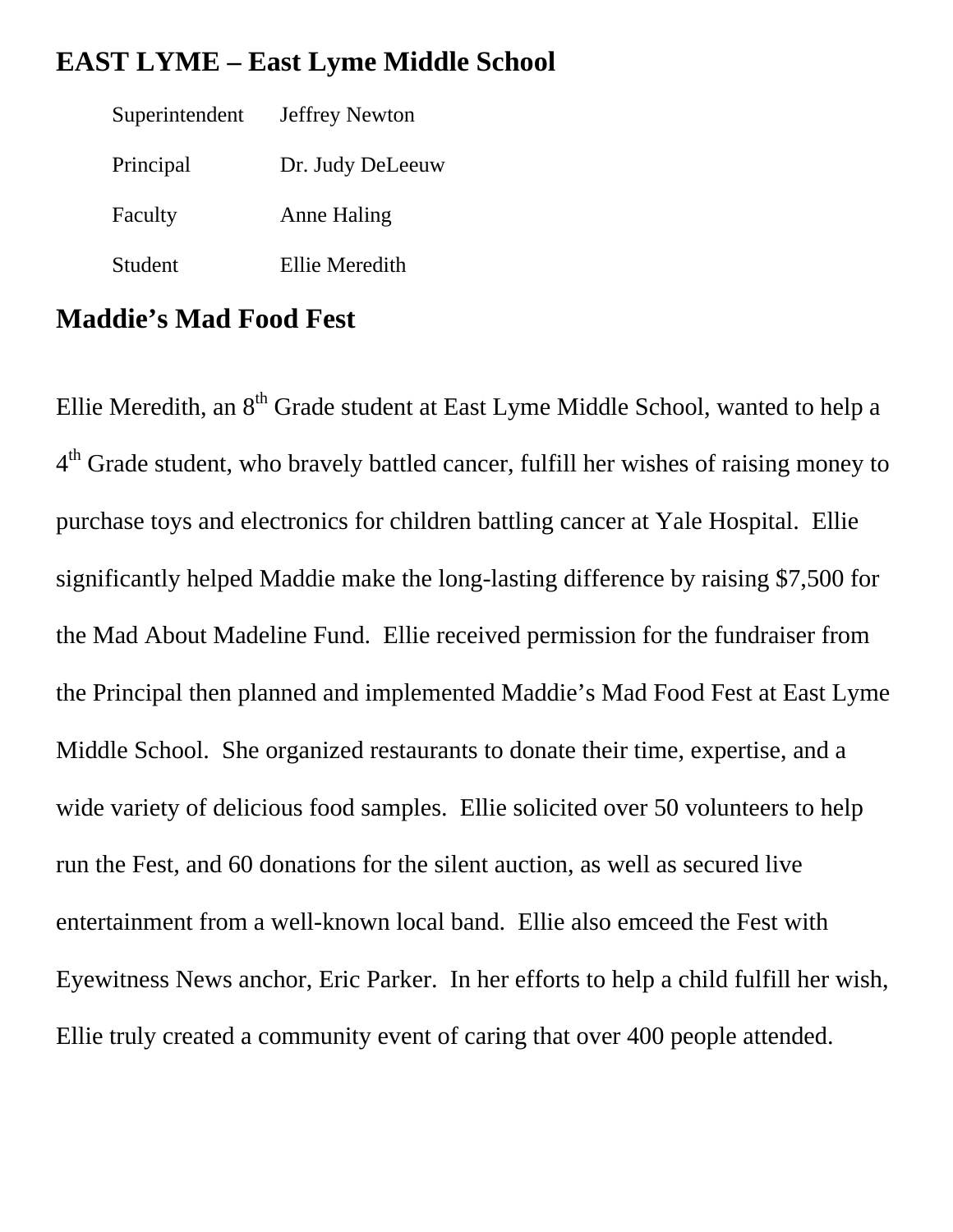#### **MADISON – Dr. Robert H. Brown Middle School**

| Superintendent  | <b>Thomas Scarice</b>                                                                                        |
|-----------------|--------------------------------------------------------------------------------------------------------------|
| Principal       | Julianne Phelps                                                                                              |
| Faculty         | Rachel Kilian                                                                                                |
| <b>Students</b> | Lacey Bozzuto, Karleigh Kokoruda, Taitum Maxwell, Henry Keller,<br>Isabelle Vagell, Aeneas Huy, Paul Odyniec |

## **Peer Supporters**

As Peer Supporters, the students have a mission to make sure that everyone feels comfortable and included. This program has been around for 8 years and this year consists of 22 student leaders  $6<sup>th</sup>$  grade and 7 leaders in  $5<sup>th</sup>$  grade. They meet once or twice a month to discuss how to make Brown Middle a better place. They are all role models and help encourage all students at Brown, approximately 415, to be their best. They help to organize school wide events that encourage students to be kind and include others such as "No One East Alone Day", "Mix It Up Day", "Start With Hello Week", "Random Acts of Kindness Week", and "Be The One Day". They help the school know about these events by making posters and PSA videos. We also help out in the classroom by reaching out to other students if they are off task, need a partner for a group activity, need help being organized or if they just need a friend. All Peer Supporters were carefully chosen because of their leadership, kindness and helpful abilities. They enjoy having this opportunity to make the Brown School Community an out-of-this-world amazing place.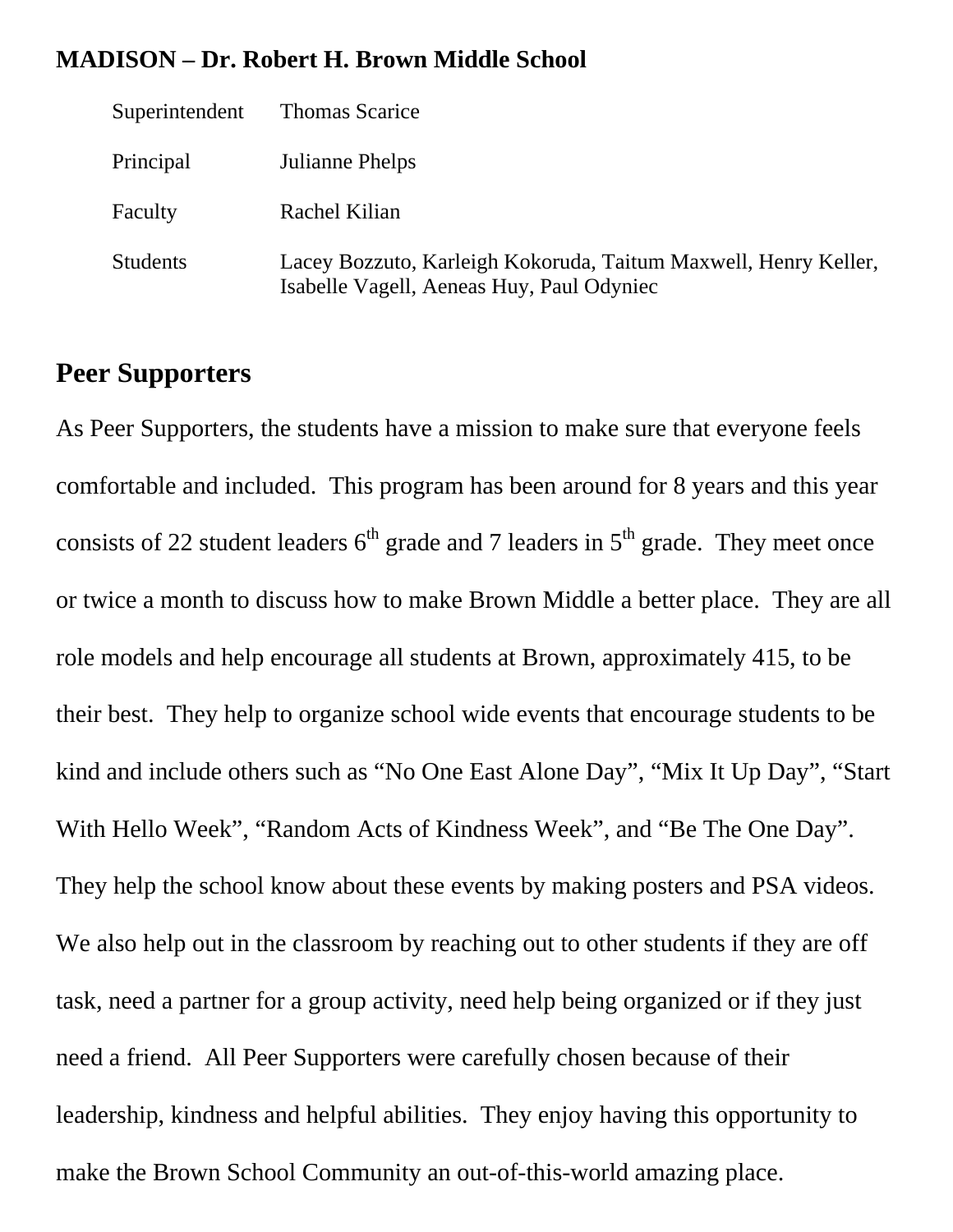#### **NORWALK – Brien McMahon High School**

|           | Superintendent Dr. Steven Adamowski |
|-----------|-------------------------------------|
| Principal | <b>Suzanne Brown Koroshetz</b>      |
| Faculty   | Bob Kocienda                        |
| Student   | <b>Kelly Calderon</b>               |

# **Exploitation of Nail Salons Workers**

#### **Project Details:**

The project, which is on-going, dates to September 2015, and falls under their Rights of Immigrants category. They established and eight-person team to conduct a literature search, interviews and field research in support of nail salon workers' rights. The team interviewed staff from the Connecticut Departments of Labor and Public Health; Connecticut's Asian Pacific American Affairs Commission; Norwalk's Department of Health; and several organizations in New York City, which played a leading role in protecting salon workers' rights. After the team familiarized itself with state labor and health laws that govern nail salons, members drafted a workers' bill of rights and conducted a field research at 17 nail salons in Norwalk. In groups of three, members visited each salon multiple times from October through February. During the course of their manicures, they handed out the workers' bill of rights; noted safety issues (no masks and gloves for the workers, poor ventilation, etc.); and interviewed the manicurists about their hourly wage, frequency of breaks, collection of tips, etc. Their findings were alarming; some flaunted Connecticut law. For example, not one of the workers was issued a letter of employment, which is used to explain workers' rights; scores of workers were paid well below the minimum wage of \$9.60 an hour (some were paid as little as \$3.25 an hour for ten-hour workdays); infrequent use of masks and gloves during manicures, complete lack of knowledge about the cancer causing agents in nail salon products; confiscation of tips by salon owners; and interrupted breaks or lunch periods. **Accomplishments:** 

Team members used this information to do two things. One, help the Permanent Commission on Status of Women draft and submit legislation for the current session in Hartford (see House Bill 5131; the bill is up for a vote in the Senate and House of Representatives). And two, convince the Norwalk Department of Health to increase the frequency of unannounced inspections to nail salons; require manicurists to wear masks for all procedures and the handing of chemicals; and require owners to review the chemical safety data sheet with every employee and explain how to handle the chemicals.

#### **Current Status of the Project:**

Team members continue to (a) visit nail salons to document wage abuse and workplace safety violations; (b) lobby legislators to pass House Bill 5131; and (c) lead public awareness sessions on street corners, outside of nail salons and in school. On May 3, members of the Center for Youth Leadership conducted a day-long vigil at school in support of nail salon workers. And on May 6, members of the Center did NOT wear nail polish to the junior prom to protest the exploitation of the workers.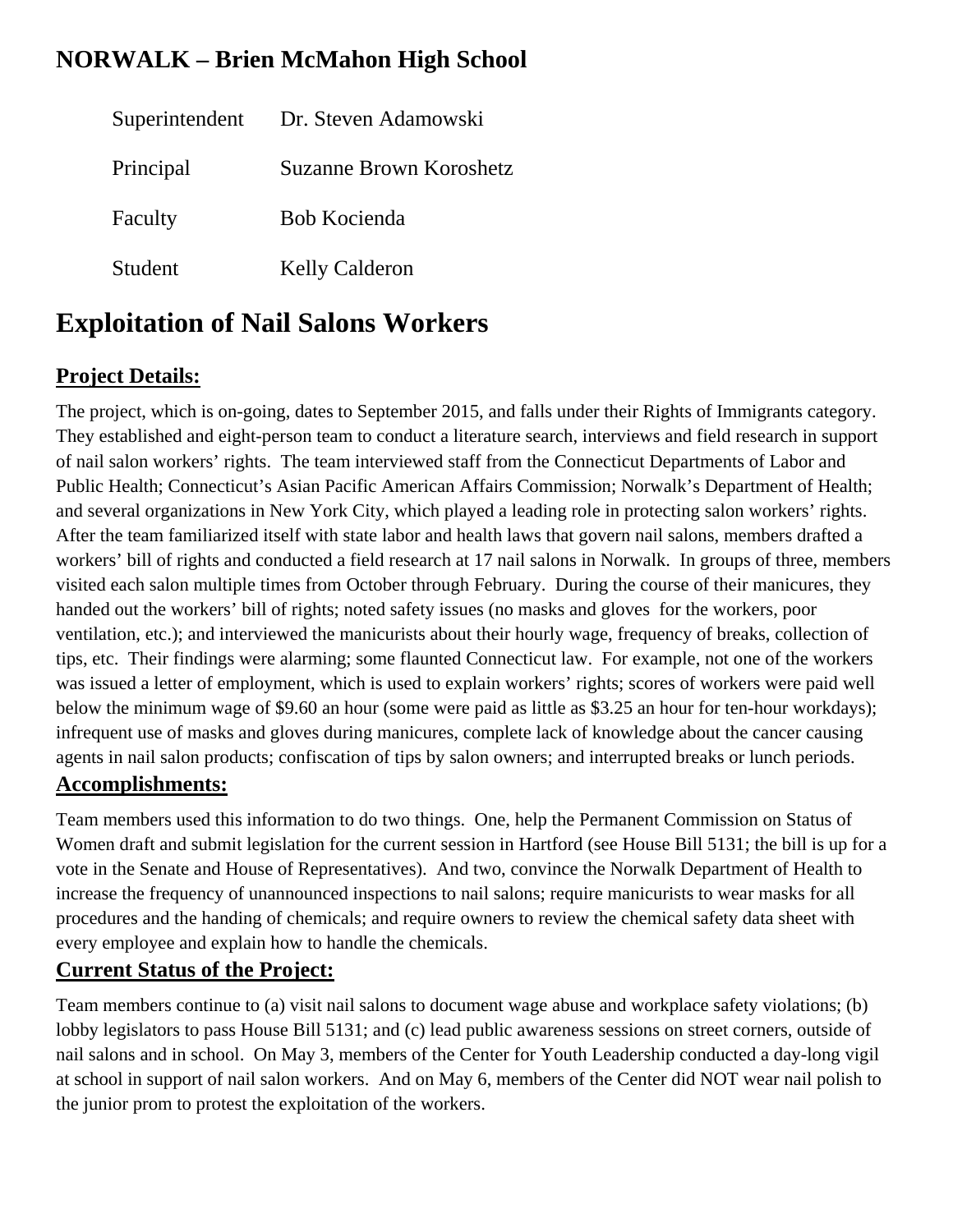| <b>School</b>                  | <b>Town</b>     | Project                                                                               |
|--------------------------------|-----------------|---------------------------------------------------------------------------------------|
|                                |                 |                                                                                       |
| <b>Bethel High School</b>      | <b>Bethel</b>   | <b>Trout Transit</b>                                                                  |
| <b>Bethel High School</b>      | <b>Bethel</b>   | Social Justice Club                                                                   |
| <b>Bloomfield High School</b>  | Bloomfield      | The Do Something Club                                                                 |
| Parish Hill Middle/High School | Chaplin         | <b>ACL Injury Awareness</b>                                                           |
| Parish Hill Middle/High School | Chaplin         | <b>Special Olympics</b>                                                               |
| Parish Hill Middle/High School | Chaplin         | <b>Walk to Cure T1 Diabetes</b>                                                       |
| Danbury High School            | Danbury         | Soccer Saturday                                                                       |
| Danbury High School            | Danbury         | Project Dance In Danbury                                                              |
| Danbury High School            | Danbury         | Zumba For Mac                                                                         |
| Danbury High School            | Danbury         | <b>Ball For A Cause</b>                                                               |
| Danbury High School            | Danbury         | L.E.A.P.                                                                              |
| Danbury High School            | Danbury         | Embracing the Issues in Aging:<br>Alzheimer's Disease and Dementia<br><b>Seminars</b> |
| Danbury High School            | Danbury         | Prom Dress Drive for Special Olympics<br>Prom                                         |
| John Winthrop Middle School    | Deep River      | <b>Advisory Connection Team Community</b><br><b>Service Projects</b>                  |
| East Hampton High School       | East<br>Hampton | Manis-For-A-Cure                                                                      |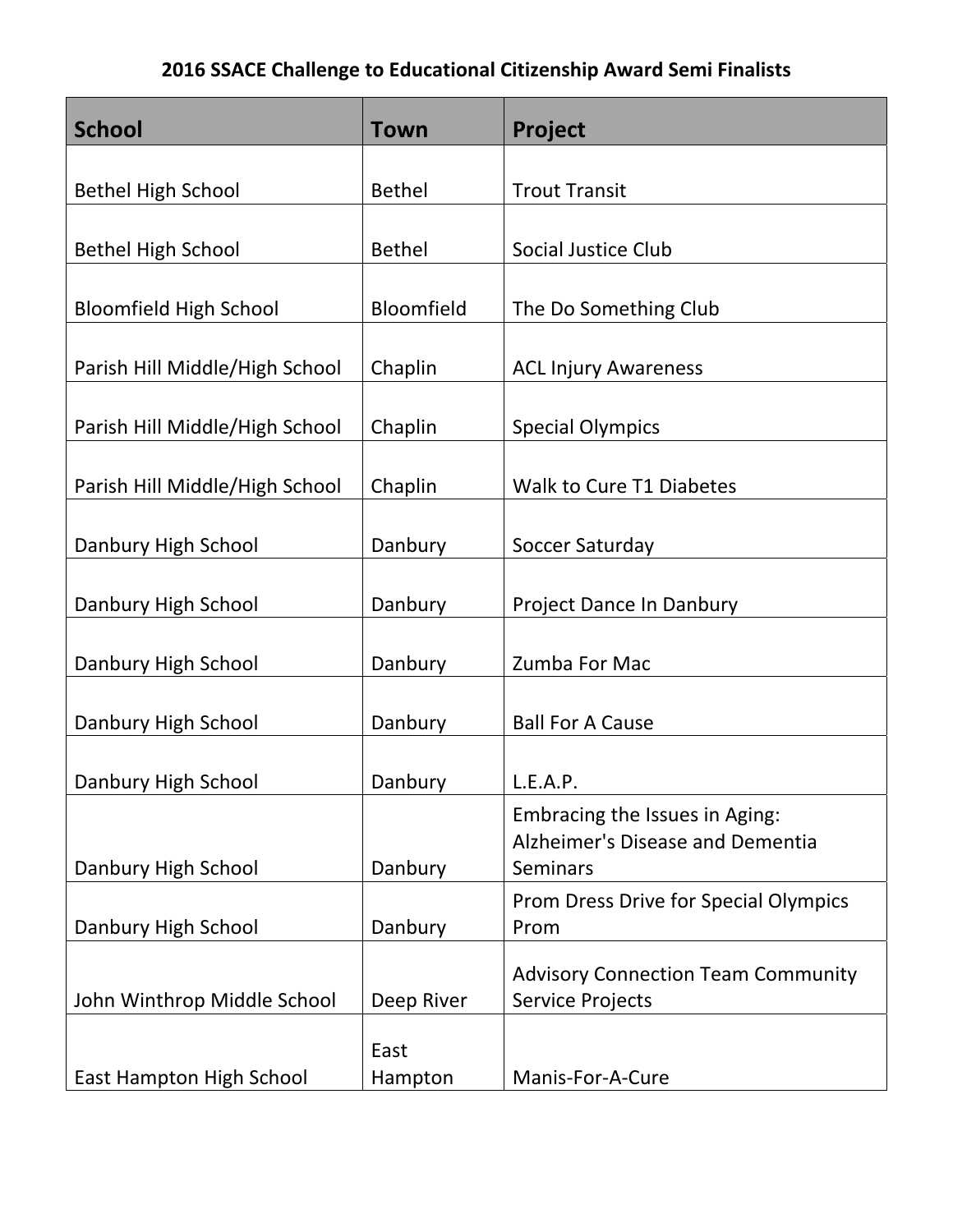| East Hampton High School                  | East<br>Hampton      | Relay for Life of East Haddam and East<br>Hampton                   |
|-------------------------------------------|----------------------|---------------------------------------------------------------------|
|                                           |                      |                                                                     |
| <b>East Hartford High School</b>          | <b>East Hartford</b> | <b>Community Awareness Day</b>                                      |
| <b>Synergy Alternative High</b><br>School | <b>East Hartford</b> | Synergy Partnering with Pitkin<br>Elementary to Go Above and Beyond |
| Howell Cheney Technical High<br>School    | Manchester           | National Art Honor Society/Mural Wish                               |
| Harborside Middle School                  | Milford              | Milford Kids Helping Milford Kids                                   |
| Jonathan Law High School                  | Milford              | Adopt A Family, Interact Club                                       |
| Joseph A Foran High School                | Milford              | <b>Giant Tag Sale</b>                                               |
| Joseph A Foran High School                | Milford              | Bowls for Beth El                                                   |
| Joseph A Foran High School                | Milford              | Plays for a Cure for Breast Cancer<br>Research                      |
| Joseph A Foran High School                | Milford              | <b>Project Linus</b>                                                |
| <b>Platt Technicall High School</b>       | Milford              | The Thanks for Giving Project                                       |
| <b>Platt Technicall High School</b>       | Milford              | <b>Beth El Shelter of Milford Dinners</b>                           |
| <b>Naugatuck High School</b>              | Naugatuck            | <b>Olivia's Valentines</b>                                          |
| North Haven High School                   | North Haven          | North Haven High School Diversity Team                              |
| Kelly Middle School                       | Norwich              | Anti Bullying Campaign Throughout Acts<br>of Kindness               |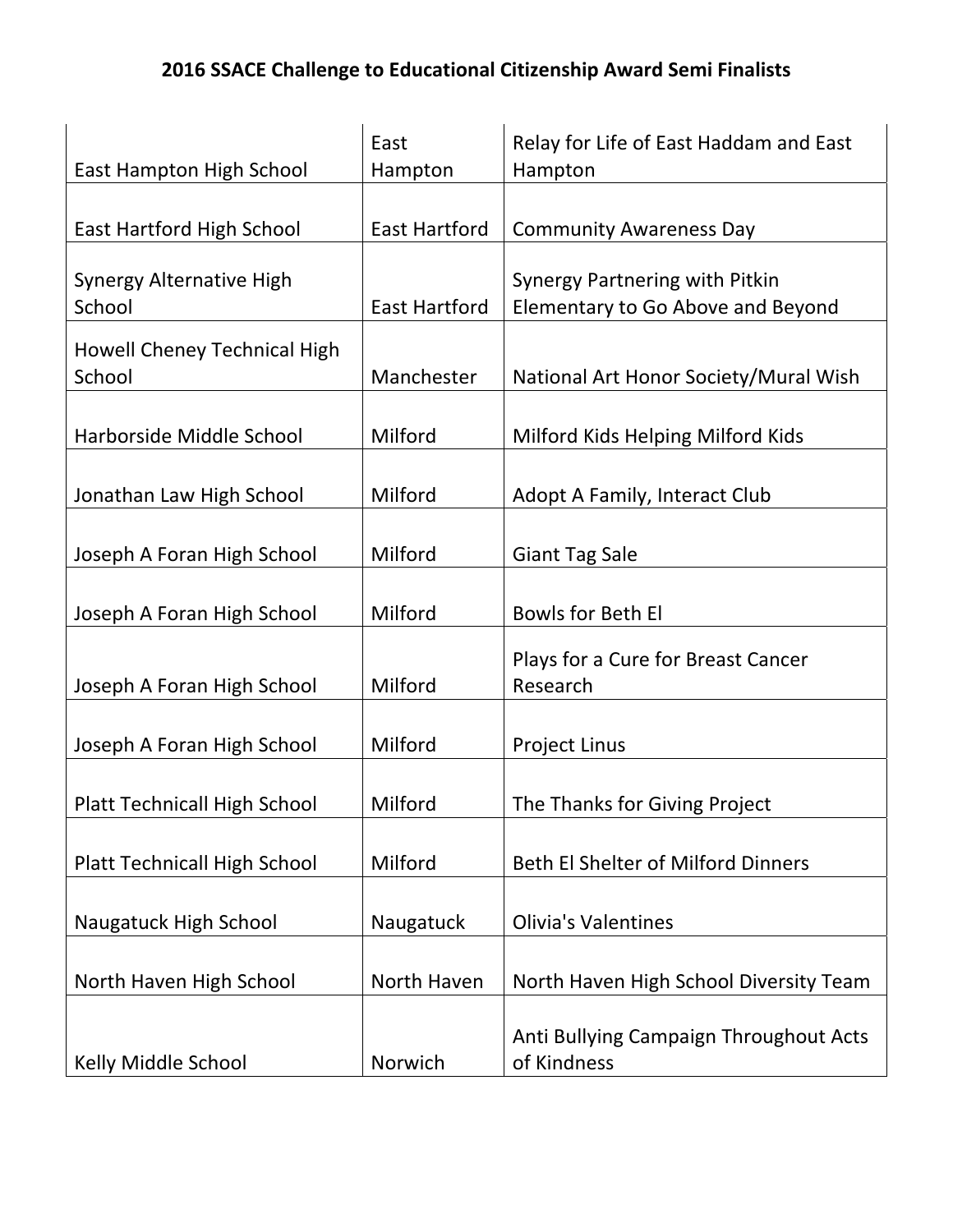| Norwich Techinical High School    | Norwich    | Norwich Tech's Unite for Kindness Week                                   |
|-----------------------------------|------------|--------------------------------------------------------------------------|
| Norwich Techinical High School    | Norwich    | East of the River Food Drive                                             |
| Oxford High School                | Oxford     | <b>Got Pink</b>                                                          |
| Brownstone Intermediate<br>School | Portland   | Socktober                                                                |
| John Read Middle School           | Redding    | <b>School Climate Committee</b>                                          |
| Newtown High School               | Sandy Hook | Newtown High School Unified Sports                                       |
| Newtown High School               | Sandy Hook | Newtown High Unified Soccer                                              |
| Seymore Middle School             | Seymour    | <b>Small Steps of Seymour Middle School</b>                              |
| <b>Shelton High School</b>        | Shelton    | <b>Extraordinary Changes Club</b>                                        |
| Wooster Middle School             | Stratford  | The Chain of Kindness                                                    |
| <b>Madison Middle School</b>      | Trumbull   | <b>Blankets and Pillowcases for Family</b><br><b>Justice Association</b> |
| <b>Madison Middle School</b>      | Trumbull   | Flower Garden Outside Our School                                         |
| <b>Madison Middle School</b>      | Trumbull   | Green Light a Veteran                                                    |
| <b>Madison Middle School</b>      | Trumbull   | <b>Para Cord Bracelets for Soldiers</b>                                  |
| <b>Madison Middle School</b>      | Trumbull   | <b>Madison Middle School Talent Show</b>                                 |
| <b>Madison Middle School</b>      | Trumbull   | Valentine's Day Goodie Bags                                              |